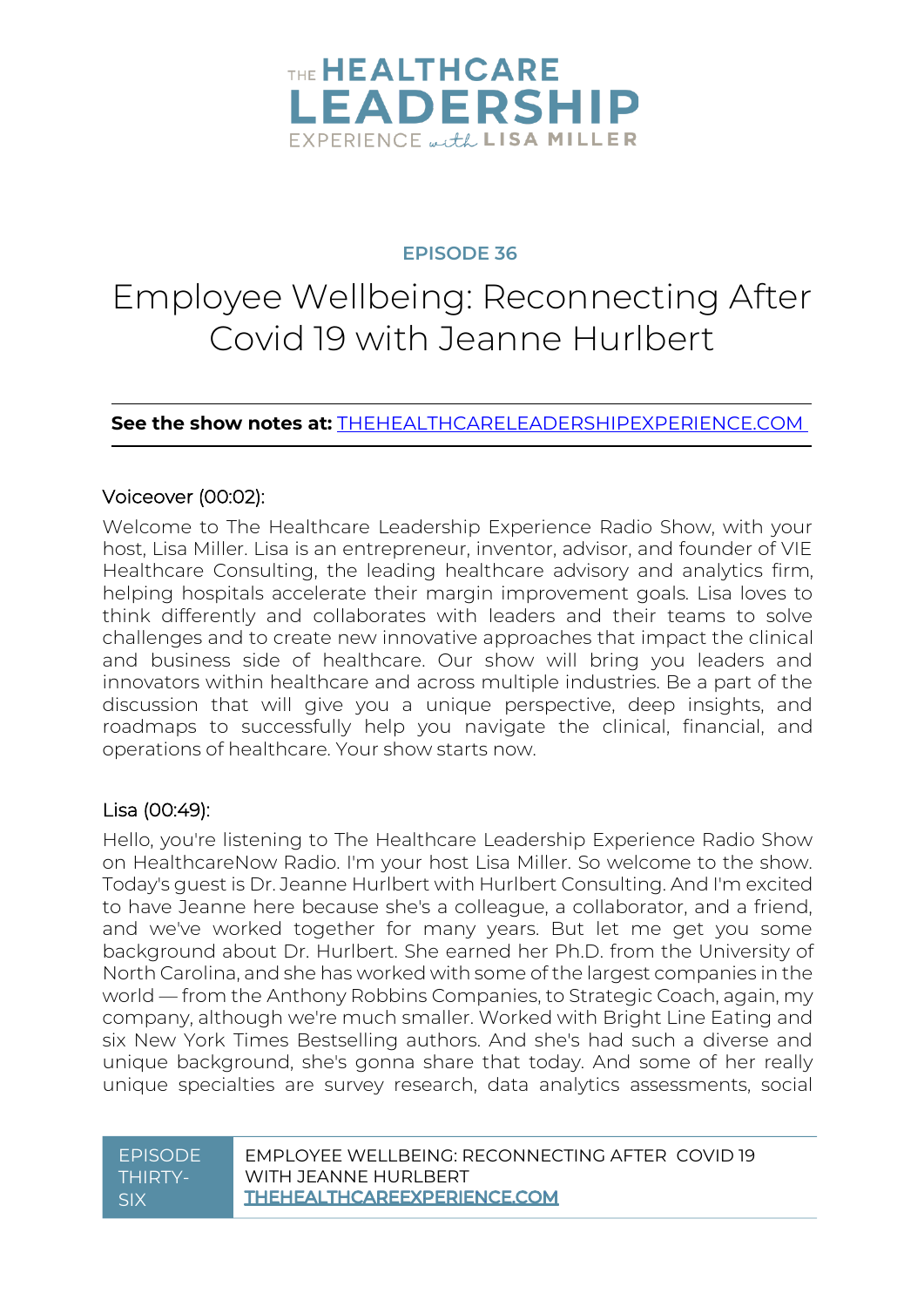

scientific analysis, disaster research, couple that with her entrepreneurship makes Jeanne a very unique dynamic, and as you'll hear today, such an interesting person. So, Jeanne, welcome to the show.

#### Jeanne (02:00):

Thanks so much, Lisa. It's great to be here.

#### Lisa (02:02):

Awesome. So Jeanne, do you just wanna give everybody a little background of you before we kind of jump into some of the questions and some of the, the really interesting topic today we have.

#### Jeanne (02:13):

Yeah. I grew up in a town of 200 in a county of 9,000 in Northeastern, North Carolina. And my father was a country banker and I learned a lot about how important it is to know your customers from watching him interact with people. And so what I do in my business really puts that into practice. I spent over 20 years in academia, uh, on faculty at Louisiana State University, and then began the consulting business, and then eventually left the university to do this full time. And I'm privileged to love what I do. I mean, I love the companies with whom I work, you know, I'm a certified geek, and so for me, this is fun.

#### Lisa (02:51):

Yeah. And before we, again, we jump into some of the discussions today, you worked on this really great healthcare leadership project for me back in 2017, 2016/17, and where we did some research, uh, to C-suite executives. And it was just one of the most brilliant projects I've ever been a part of, and you really were able to get into some deep insights. And for us it was fantastic because we were able to help and support our customers and others in the marketplace. So I, I feel like that's one of your superpowers, right? Is to be able to formulate survey questions in, in, in such a way that you're going to get real meaningful insights. So that was our first project together.

#### Jeanne (03:37):

| <b>FPISODE</b> | FMPLOYEE WELLBEING: RECONNECTING AFTER COVID 19 |
|----------------|-------------------------------------------------|
| THIRTY-        | WITH JFANNF HURI BFRT                           |
| . SIX          | <b>THEHEALTHCAREEXPERIENCE.COM</b>              |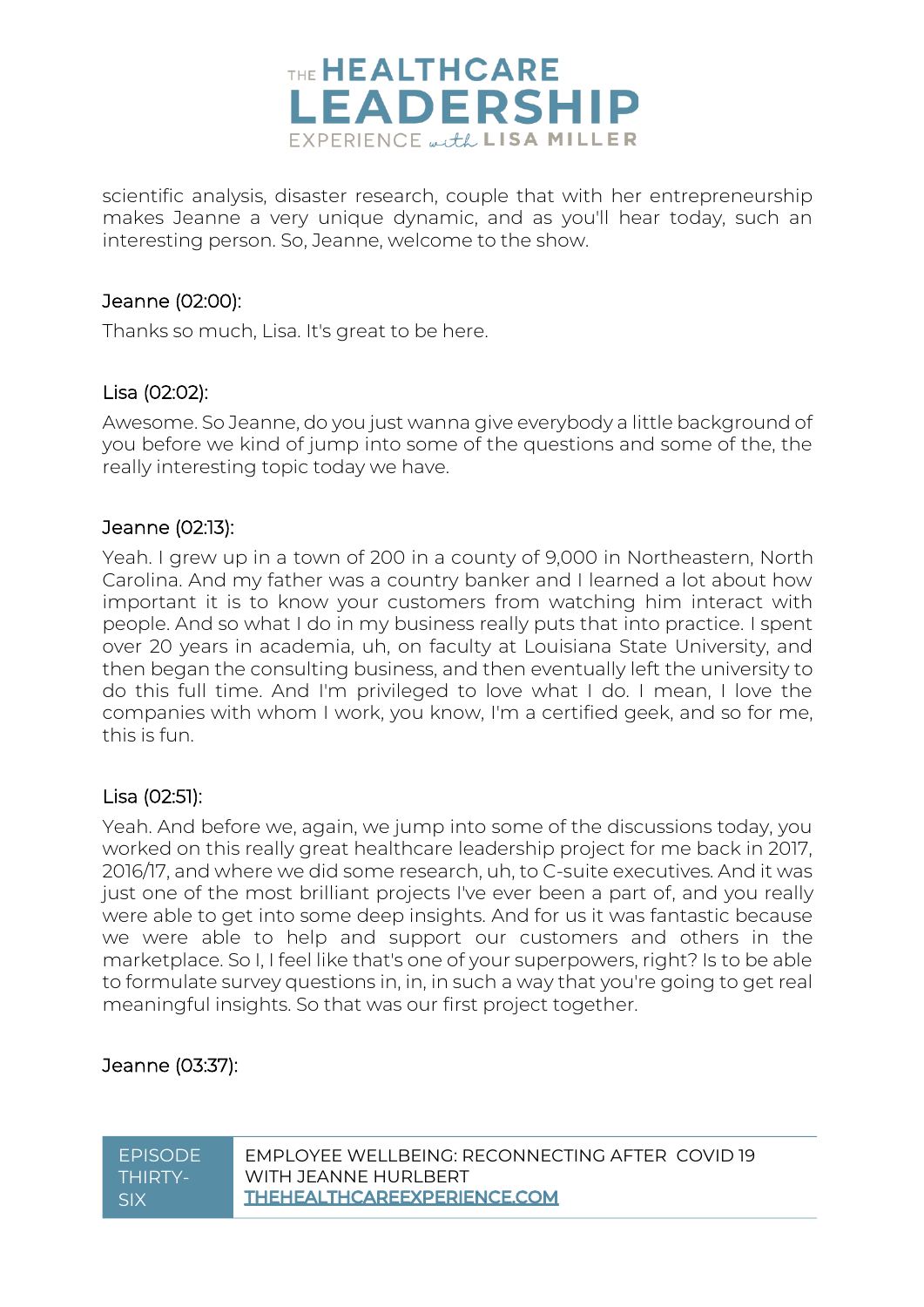

Yes, it was. And thank you. I love working with you and with VIE. But you hit the nail on the head, it's all about asking the right questions, the right way. And that's what makes all the difference. And very, very subtle shifts matter.

#### Lisa (03:51):

So we're gonna talk today a little bit about your background and in terms of your work, right? So I know you've had a lot of concrete information for organizations right now, but I wanna take a step back and talk about the other Black Swan event you did research on, which is hurricane Katrina. And you and I have had a lot of discussions around this, and it's so fascinating the work you did with hurricane Katrina and you know, the impact after. Can you tell us a little more about what you studied, what you found that was relevant for the situation that we're in right now, and I'm, you know, meaning the pandemic and just a lot of the stresses that are coming along with that?

#### Jeanne (04:31):

Absolutely. And they're clear, clear parallels. We actually did research before Katrina and collected data that went into FEMA for the hurricane Pam exercise. After Katrina, we re-interviewed some of those same individuals, and that's a rare opportunity in a disaster 'cause you never know when, when and where it's gonna happen to have pre-post data. So it's... That was very instructive. We looked at network structures, we measured their level of social support, and we looked at mental health effects. Now, the index mental health effects that we use taps depressed mood. And it's a very, very, very simple measure. It just has seven items. It says how many days in the last week have you felt you couldn't get going, felt sad, had trouble sleeping, felt everything was an effort, felt you couldn't shake the blues, felt lonely, or had trouble focusing on a task?

#### Jeanne (05:22):

So think about those seven things for a minute. If that's your employees, if that's the nurses and physicians in a hospital, it's gonna affect their productivity, it can affect their judgment, it can have all sorts of effects. And we know that these effects are out there right now. I spoke with someone in NIMH who thinks the mental health effects will be deep and long. But there's a light at the end of the tunnel here, and that is that we indeed found 18 months post-Katrina that depressed mood was still twice pre-Katrina levels, but it wasn't true across the board. 49% of those who said they had enough

| <b>FPISODE</b> | FMPLOYEE WELLBEING: RECONNECTING AFTER COVID 19 |
|----------------|-------------------------------------------------|
| THIRTY-        | WITH JFANNF HURI BFRT                           |
| . SIX          | THEHEALTHCAREEXPERIENCE.COM                     |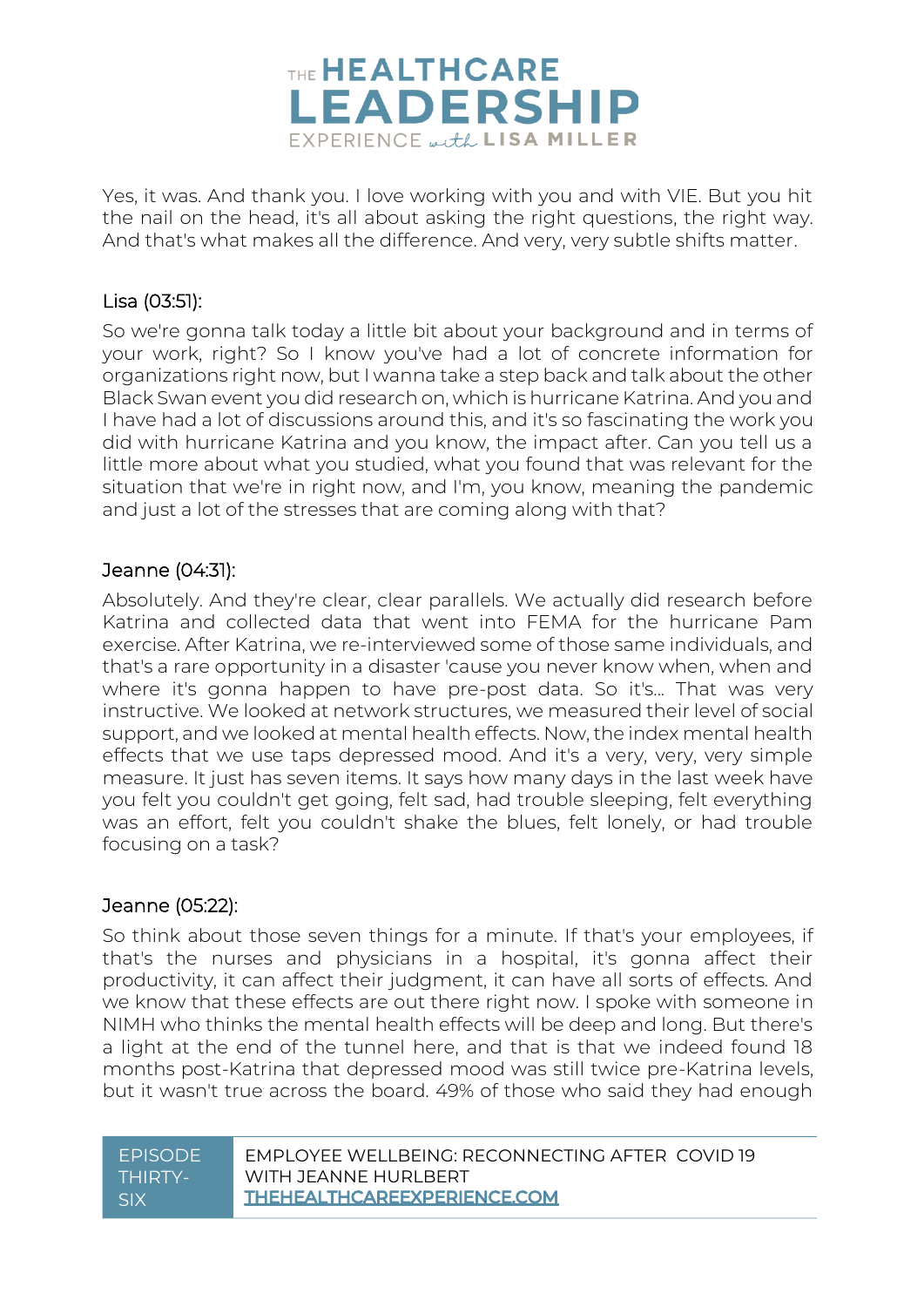

people to help 'em only some of the time reported a high level of depressed mood, but that was 23% among those who said they had enough people to help them most of the time, and it fell to 19% if they said they had enough people to help them all the time. Now, what that meant measures is what we call social support. And do you want me to go into the different types, Lisa?

#### Lisa (06:23):

I do. I, I think this is perfect because you and I had a, a conversation yesterday and we started talking about this and it's actually on my notes.

#### Jeanne (06:30):

Okay. Those are actually really dramatic differences, those are big. The difference between almost half the sample having high levels of depressed mood and 20% of the sample, that's a stark difference. And that there are basically are three types of social support. There's instrumental help, which is getting help, getting things done, whether that's solving work-related problems or getting help in our personal lives. And then there's expressive or emotional support, which tends to come from our strong ties, our close friends and relatives. Whereas the instrumental support can come for our strong ties, but it very often comes from our weaker ties, co-worker connections, friends of friends, that sort of thing. And in fact, if you wanna find a job, your best bet is not your close friends and relatives, it's your... It's a weaker ties because they can reach out to places you can't necessarily get to. But here's what that means for organizations right now, it's critically important to keep everybody engaged and connected, to do everything you can to get the support you need and help your team get the support they need.

#### Lisa (07:37):

So here's the question and here's the thinking, on the instrumental support, now that's the getting things done. That's could be projects, food, you and I talked about this a little yesterday, that could be you needing help putting a table together. You know, it's the overwhelm with life and it's the help of getting things done. And I don't think employers have done enough thinking about this instrumental support, that help, and that could it be just a wonderful way for employers to say, "Wait a minute, we can support getting things done. We can support the activities that our employees are challenged in with." You know, we are in the sandwich generation, so it's whether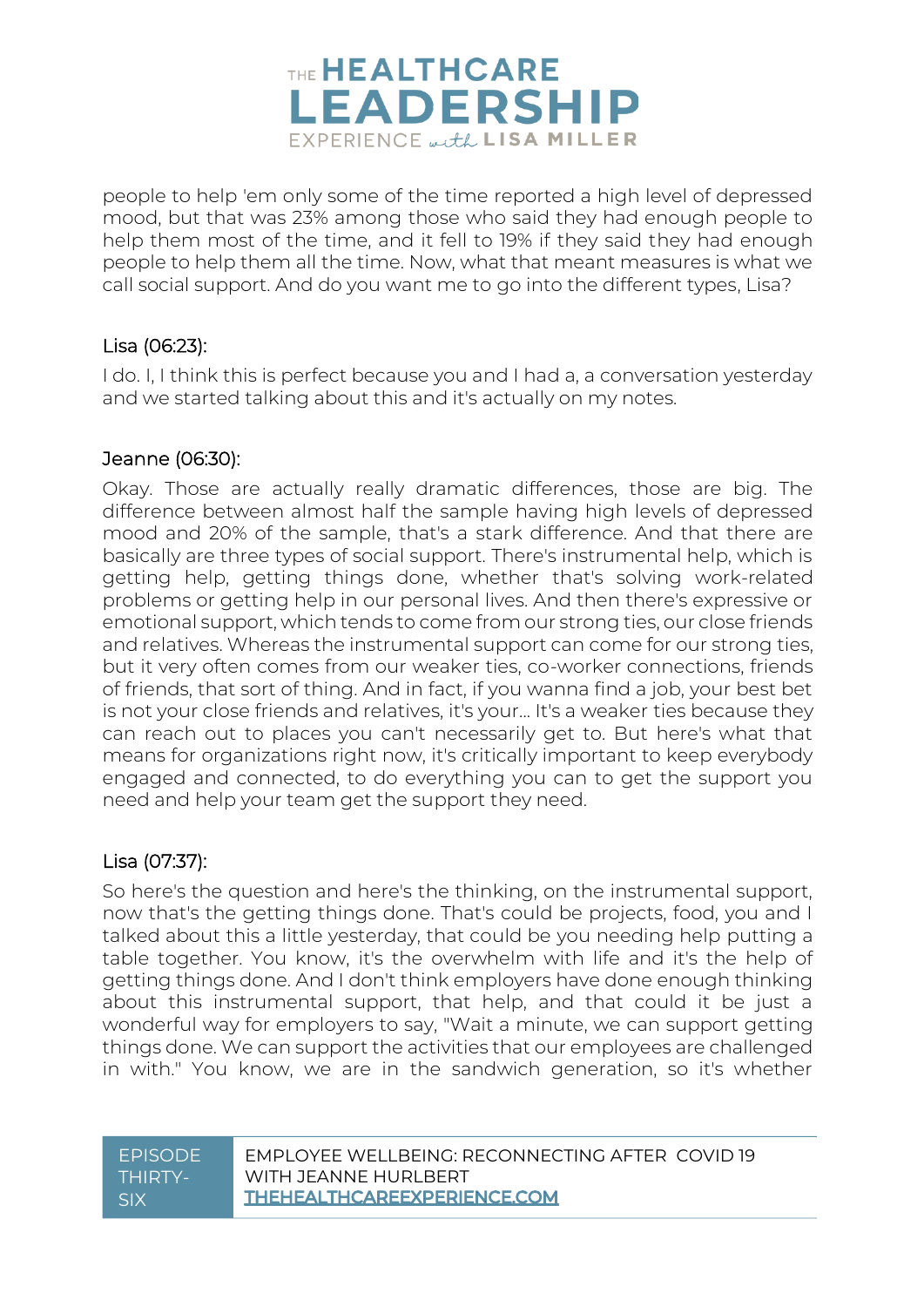

childcare or it's elderly senior care, or it's just getting to places, but I think this is a, a place where employers could really make a meaningful impact, Jeanne.

#### Jeanne (08:29):

Absolutely. And I think you and I had a great conversation yesterday and we basically thought about two ways they could do it. One is, to provide a nexus where employees can connect with each other and say, I need this, or I can provide this, and the other is for the organization itself to provide forms of instrumental support that they're aware their employees need. And either of those things is extremely effective.

#### Lisa (08:53):

Right. And you said that employee satisfaction also, the research shows that their connection with their employees is a very important part of overall satisfaction. So now if you have this nexus, this way of saying listen, I need help or I can give help, so it's, it's both, you're helping with the instrument support, but you are also helping with this other subsection, which says co-worker connection also it matters and employee satisfaction.

#### Jeanne (09:24):

Absolutely. You hit the nail on the head. I published a paper a few years ago that showed that the greater the extent to which employees count coworkers as among their close personal connections, the higher their job satisfaction is. So if you can get these kinds of social exchanges is the complete foundation of society. And so if you can get these exchanges going then that has the potential to help the coworkers connect with each other more strongly, which can impact both their productivity and their job satisfaction. And think about in the context of a hospital, think about how many times somebody needs help from somebody else to get something done, whether it's in an emergency room or, you know, on a floor or whatever, those connections in that environment become critically important.

#### Lisa (10:11):

Yeah. I would love to see how you're going to be developing this nexus because I, I think it's an untapped area and such a wonderful way for organizations or, you know, for these discussions for hospitals to say, wait a

| <b>FPISODE</b> | <b>FMPLOYEE WELL BEING: RECONNECTING AFTER COVID 19</b> |
|----------------|---------------------------------------------------------|
| THIRTY-        | WITH JFANNF HURI BFRT                                   |
| SIX            | THEHEALTHCAREEXPERIENCE.COM                             |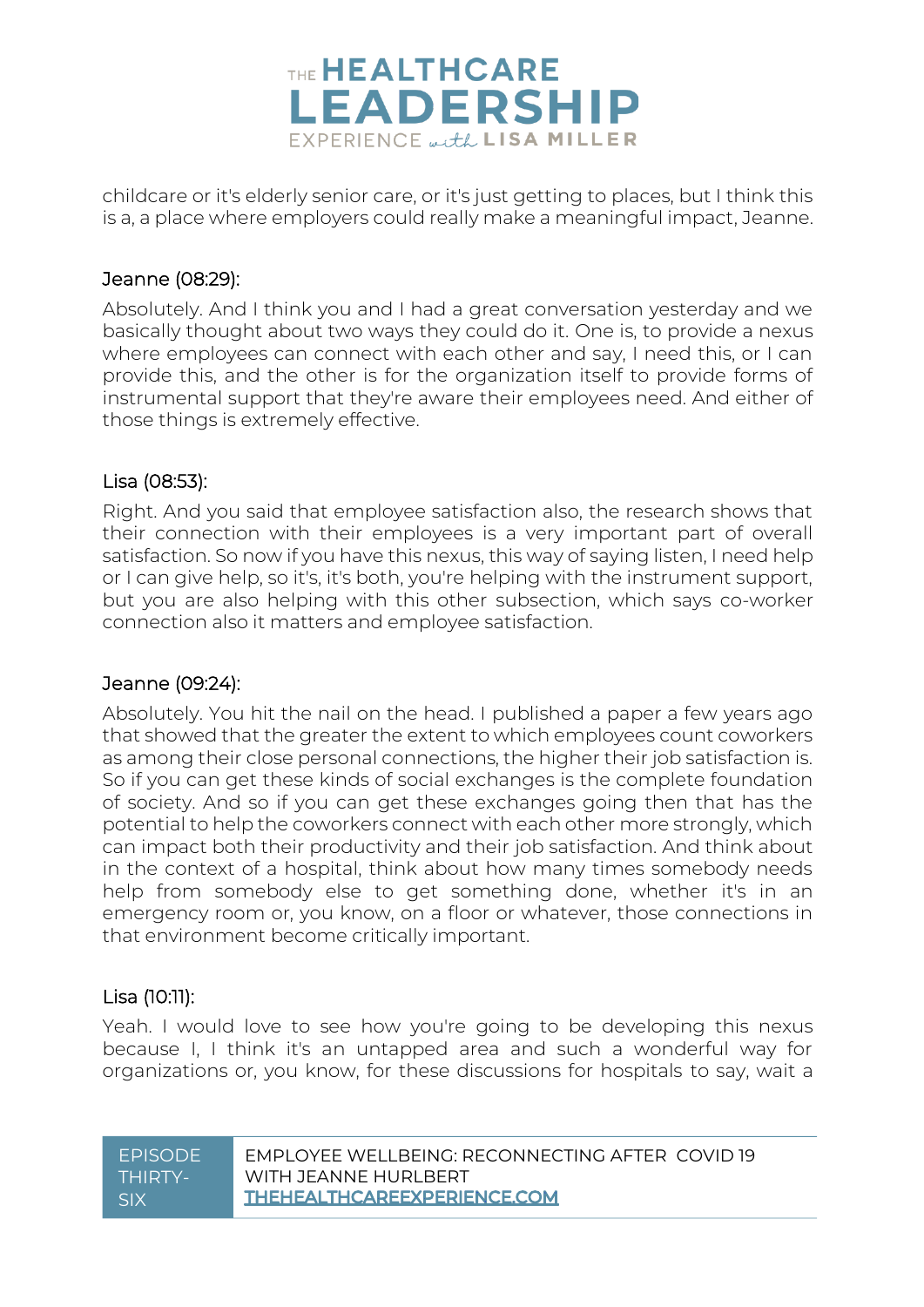

minute, let's create an environment where we can say I need help, or these are the things I can help with.

#### Jeanne (10:32):

Right.

### Lisa (10:33):

And then this becomes a strong community and where, you know, the many can do a lot more. And I think there's a lot there, Jeanne, looking forward to, to having that further discussion. I heard a physician who's on faculty at Baylor College of Medicine say that he feared the mental health effects of this crisis would equal the physical health effects. Can you talk more about that?

#### Jeanne (10:56):

I think we're already seeing it, and I think honestly they're exceeding the physical effects in some cases. Okay? And let's just... I was gonna suggest that we just take healthcare as an example. Is that okay?

#### Lisa (11:07):

Yes, absolutely.

#### Jeanne (11:08):

Okay. So something from NIMH, doctors, nurses, and paramedics working as a frontline force to fight the COVID-19 outbreak maybe more susceptible to develop mental health symptoms. Fear of catching a disease, long working hours, unavailability of protective gear and supplies, patient load, unavailability of effective COVID-19 medication, death of their colleagues, social distancing and isolation from family and friends, and the dire situation of their patients may take a negative toll on healthcare workers. And then we've got some specific data to look at. A significantly greater percentage of patients with a COVID-19 diagnosis experienced a new onset of mental health conditions following the diagnosis, compared to patients who tested negative.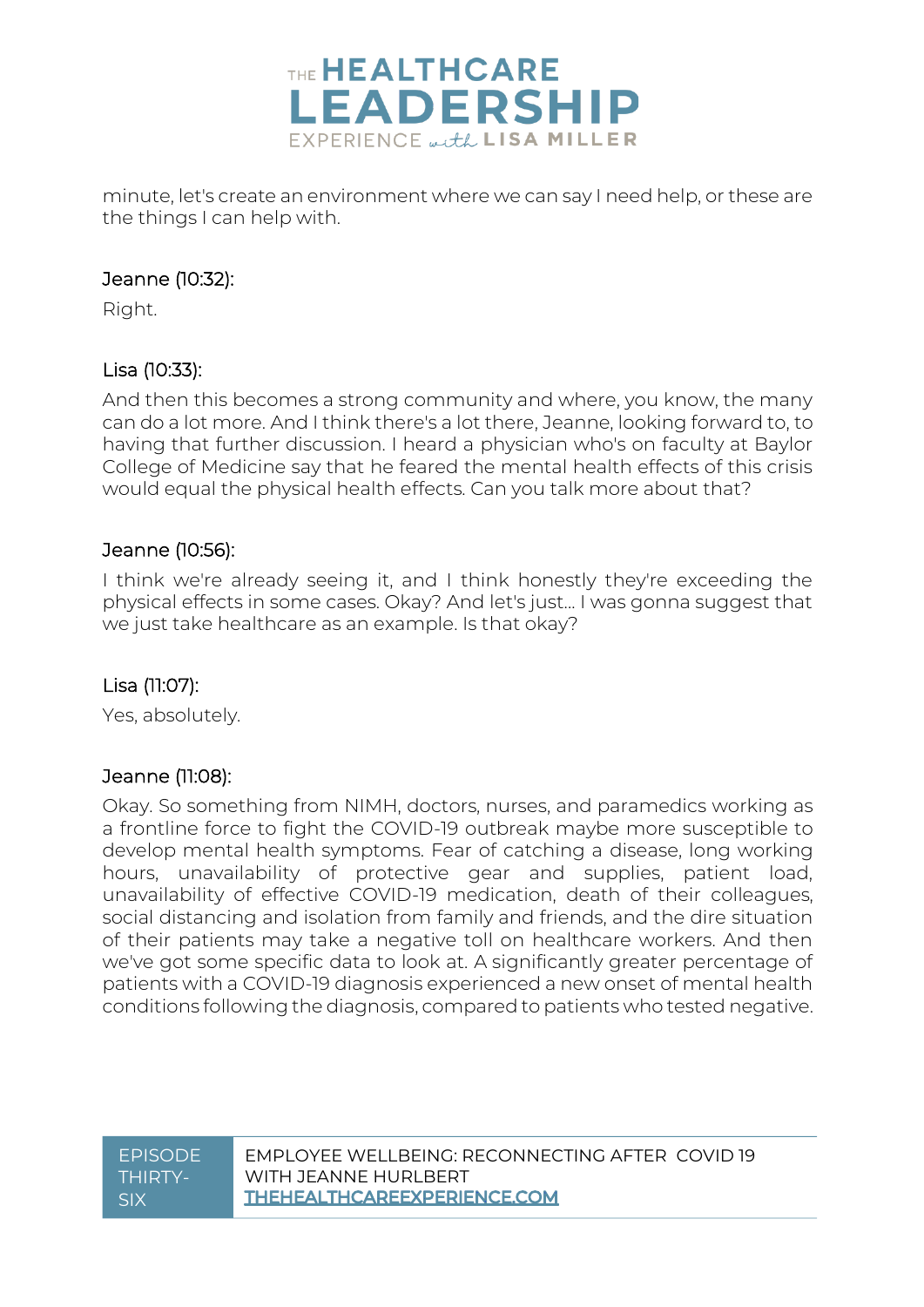

#### Jeanne (11:54):

Among patients who experienced a new onset of mental health condition, the most common types were anxiety, and that was 70 to 75% of the people diagnosed, and major depression, 31 to 33%. You're talking about a third of diagnosed folks with major depression, that's dramatic. The odds of developing a mental health condition after a COVID-19 diagnosis were significantly higher among individuals with health-related social needs associated with childhood upbringing, education, employment, or housing. So in other words, the less resources they have, the less equipped they are to manage, the more likely the mental health effects are gonna emerge.

#### Lisa (12:35):

It's overwhelming to hear the impact of COVID, particularly in healthcare, right? And of course, now we're we have the staffing issues.

And when we return from break, I'd like to focus on a little bit more about this talking about depressed mood and, you know, I wanna get the audience, I think this dire state we're in, however, what you're doing to change that. And, you know, I think we wanna get to the solution, the action items, what's on the other side and what people like you are doing to making an impact on an organization?

So if you're just tuning in, you're listening to The Healthcare Leadership Experience Radio Show on HealthcareNow Radio. And I'm Lisa Miller, your host. Today, I'm joined with Dr. Jeanne Hurlbert from Hurlbert Consulting. And we are talking about the impacts of COVID and her correlation with her work, with, uh, hurricane Katrina and what we can do now to really help employees and employers really pave the way to help in this crisis.

#### Lisa (13:42):

This show is sponsored by VIE Healthcare Consulting, the leading healthcare advisory and analytics firm, helping hospitals accelerate their cost savings and margin improvement goals since 1999. You can learn more about VIE Healthcare at viehealthcare.com.

All right, Jeanne, we are back, and I want to continue a little bit more with your research and then get to, you know, some of the solutions and things that you're working on. How do you combat depressed mood? You talked a little bit earlier about social support — can you speak to how do you combat depressed mood?

| <b>FPISODE</b>   | FMPLOYEE WELLBEING: RECONNECTING AFTER COVID 19 |
|------------------|-------------------------------------------------|
| THIRTY-          | WITH JFANNF HURI BFRT                           |
| SIX <sup>-</sup> | <b>THEHEALTHCAREEXPERIENCE.COM</b>              |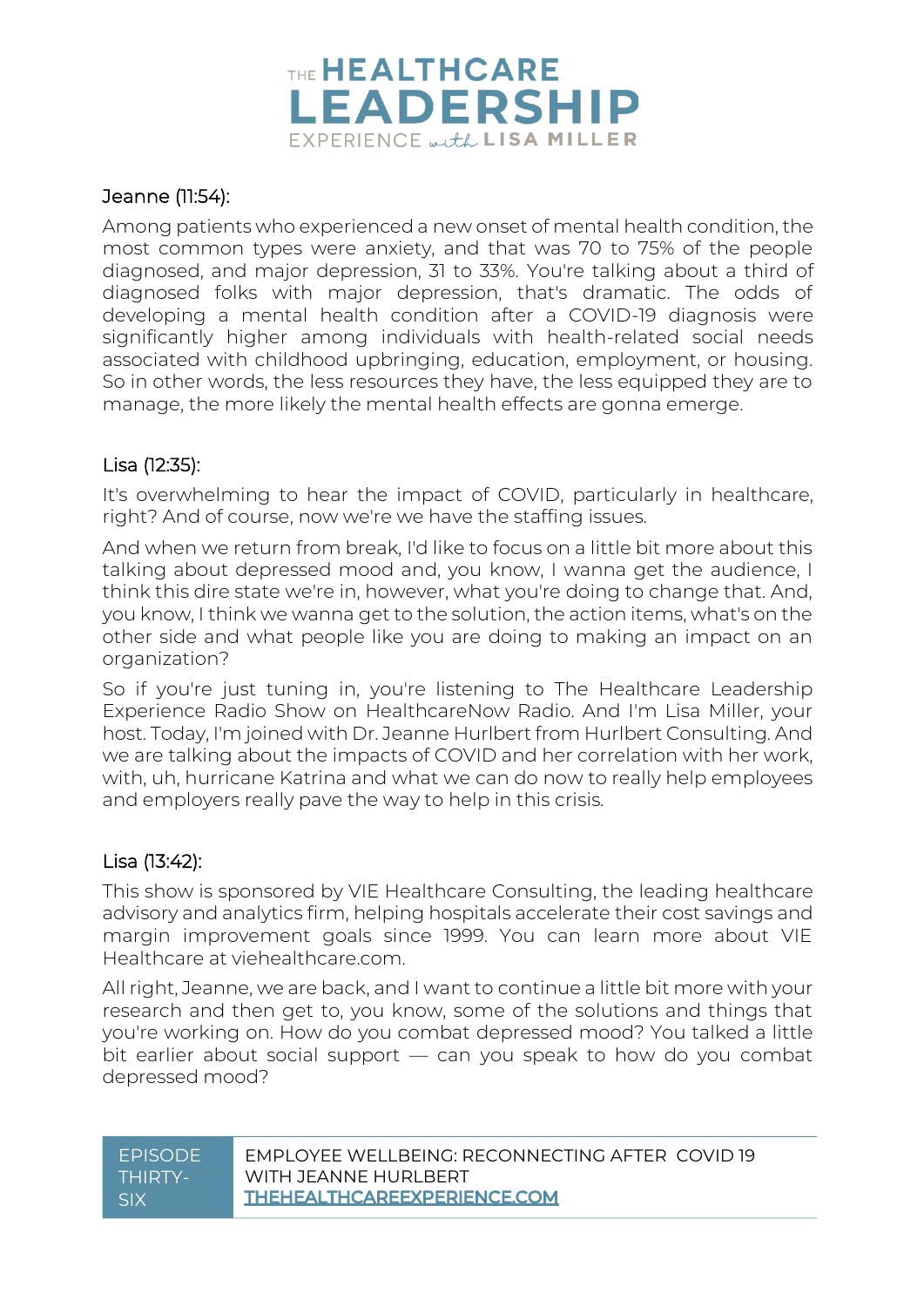

#### Jeanne (14:18):

I think you have to have a toolkit. You have to have a lot of different strategies because there's not a one-size-fits-all solution. For some people it's gonna be counseling, for other people it's gonna be more social support. For still others, it's gonna be maybe three or four different strategies together. So, the first thing to move away from is the idea that there's a one size fits all solution because there isn't.

#### Lisa (14:41):

And no, and I'm glad you said that, and I want you to continue. 'Cause I feel like it's like, okay, well you can talk to somebody like, okay, we have mental health counselors ready. And, and that's certainly very important. But to me, there's so many other things that, you know, I, I recently heard about an organization that's providing parents with the ability to counsel virtually for their children or provide their children with their support. I think you're right, it's a tool belt and, and I'd love for you to, you know, kind of continue sharing with me what you feel that tool belt should be.

#### Jeanne (15:13):

Thank you. Well, I loved it when you told me about that organization, because that's exactly the out-of-the-box kind of interventions that we need in addition to traditional counseling. And I'm a sociologist and a sociological approach to this is yes, we need to treat the depressed mood, but we also need to go to the source of the stress because if we can reduce or eliminate the source of the stress, then we're gonna reduce the effects that we see with depression. And that's something that, you know, there's several sociologists who have written about this, that's something that organizations in the United States have really not paid attention to. To the extent that they do anything, they're providing resources to treat the effects, but not really looking at what's creating the stress, okay? So for example, we created this program where we go in and we assess the needs in an organization. All right.

#### Lisa (16:10):

So Jeanne...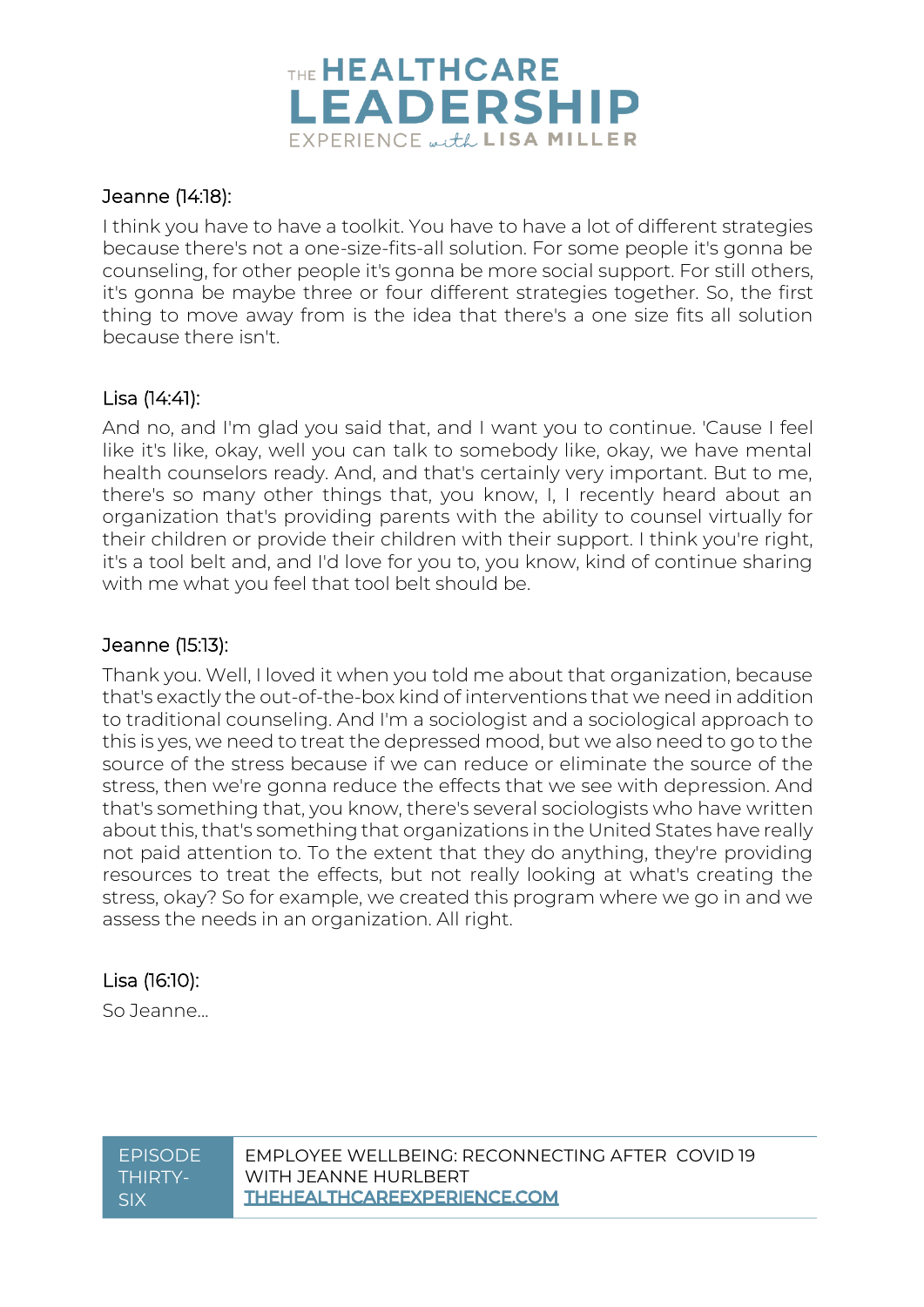

#### Jeanne (16:11):

And when we…

#### Lisa (16:11):

... Well, can you tell the name of the program? I'm sorry to interrupt, but can you share the name of the program?

#### Jeanne (16:16):

It's great. Yeah, it, well, the original program is called Team Touch Points, and then we have a version for healthcare that's called Hope for Healthcare, and it's the same program except tooled for these two different environments, 'cause obviously the needs in healthcare differ from the needs in other organizations. And so the idea is to go in, take the temperature of the team, figure out what resources they need, and the data that we have gotten from teams so far, coupled with our data from hurricane Katrina, underscore how important it is to support your team right now. Because as we're about to share, the team data show the effects of pandemic stress, very clearly. There's no doubt about it. And our Katrina data showed that even in a natural disaster, those effects are persistent. Okay?

#### Jeanne (17:01):

So what we see is nearly a third, 29% of surveyed employees are experiencing work stress. Okay? If a third of your workforce says, yeah, I'm feeling stressed. We, we used a measure that, asked how much they have to do, have too much to do in the time available. Well, think about that measure in the context of healthcare, where it is so horribly understaffed right now, I'm sure that number would be far higher in that environment. 71% report they struggle with the stress of meeting their personal and work responsibilities. And then as we would expect, these are the stressors, okay, what are the results of the stressors? 40% of the employees we've surveyed so far said their quality of life is only good. More than one in four said they had trouble keep their minds on what they're doing three or more days in the week preceding the survey.

#### Jeanne (17:54):

Now in any organization, if you have a third of your workforce that couldn't keep their mind on what they were doing three or more days in the week

| <b>FPISODE</b> | FMPLOYEE WELLBEING: RECONNECTING AFTER COVID 19 |
|----------------|-------------------------------------------------|
| THIRTY-        | WITH JFANNF HURI BFRT                           |
| SIX            | THEHEALTHCAREEXPERIENCE.COM                     |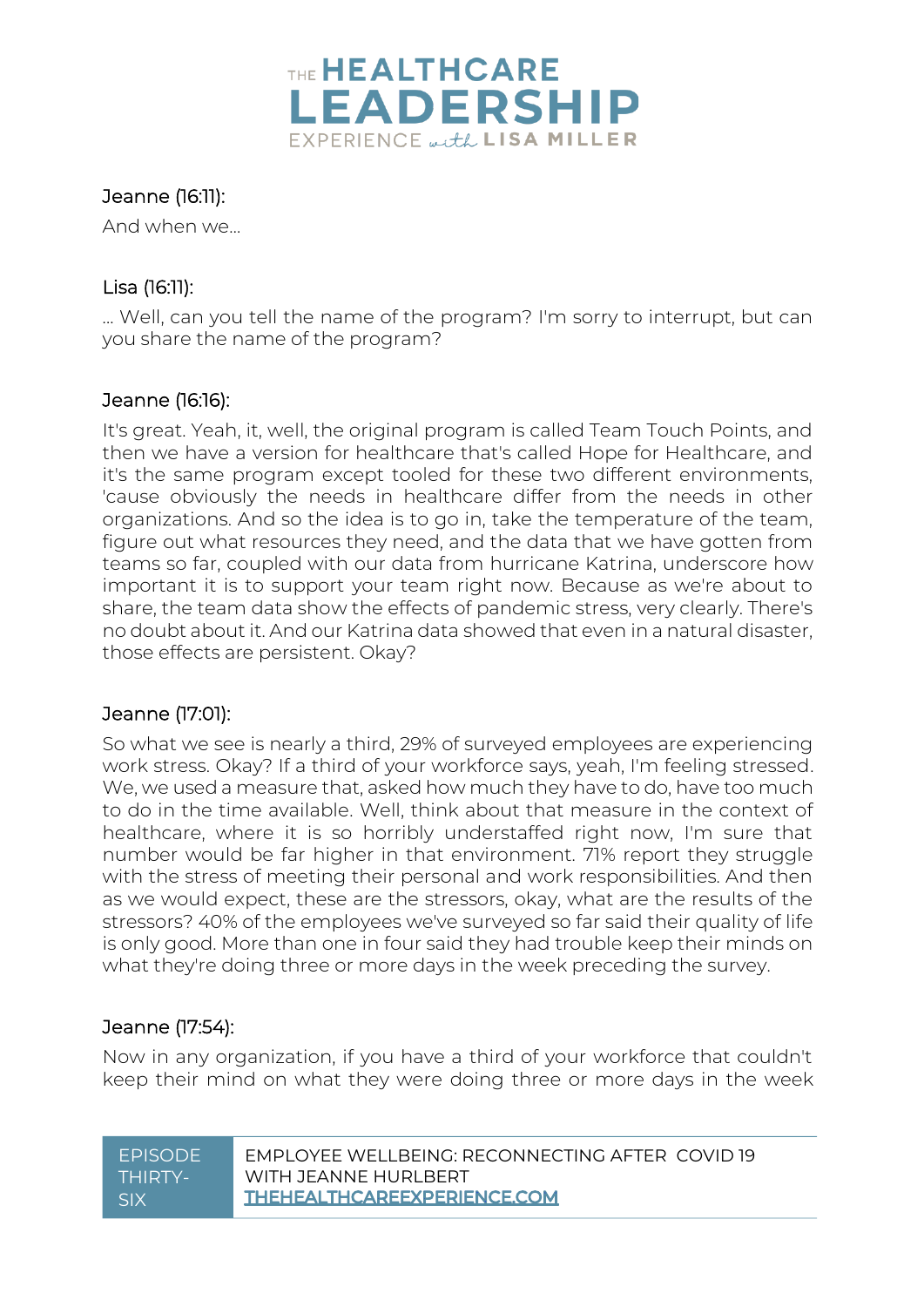

preceding the survey, that's an alarm bell, but in healthcare it's really dramatic. Because when people can't focus in healthcare, the cost can be exceedingly high.

#### Lisa (18:13):

Yeah, absolutely. And I, I wanted to pause for one moment because those stats are just... They're mind boggling, right? Where they feel overwhelmed, they can't do their responsibilities, or they're thinking about other things they have so, you know, maybe they, again, they've got kids that are, you know, struggling because of the pandemic or parents. And I think that what you said earlier about getting to the source of the stress, so it's going to be specific and different and precise to each person. And this is not a one-stop-shop, it's really trying to figure out what that person needs. And, and, uh, I hope you're gonna get to how you do that, right? 'Cause I know that you have a very unique assessment, and there's very specific results, and there's action items. But I, I want you to continue with your program and, and what you're seeing as your role in and out that program?

#### Jeanne (19:04):

Yeah. Over 18% said they couldn't get going, felt sad, felt lonely, three of them had depressed mood indicators, at least three days, that's almost 20% of the sample. So think about that. If this is true for your employees, if they're anxious about contracting COVID, which healthcare workers obviously are, if they feel isolated from friends and family and even their coworkers, you're gonna see these stresses in disrupted sleep, trouble focusing, and other symptoms of depressed mood. You're gonna see health effects, you're gonna see healthcare costs, and you're gonna see other direct and indirect effects in your company or hospital. And I think in healthcare right now, the most obvious stressor that needs to be addressed is simply the availability of staff, number one, and number two, counseling to help them deal with the inescapable effects of what they're doing right now.

#### Lisa (19:56):

Absolutely. What kind of interventions are you seeing or that you think need to be put in place that aren't there, right? So we know that there's a lot of companies emerging now to support mental health, but what you're talking about is a little different. And what do you think the gap is, Jeanne, in terms of what, well, specifically healthcare needs to do to support their employees?

| <b>FPISODE</b> | FMPLOYEE WELLBEING: RECONNECTING AFTER COVID 19 |
|----------------|-------------------------------------------------|
| THIRTY-        | WITH JFANNF HURI BFRT                           |
| SIX            | <b>THEHEALTHCAREEXPERIENCE.COM</b>              |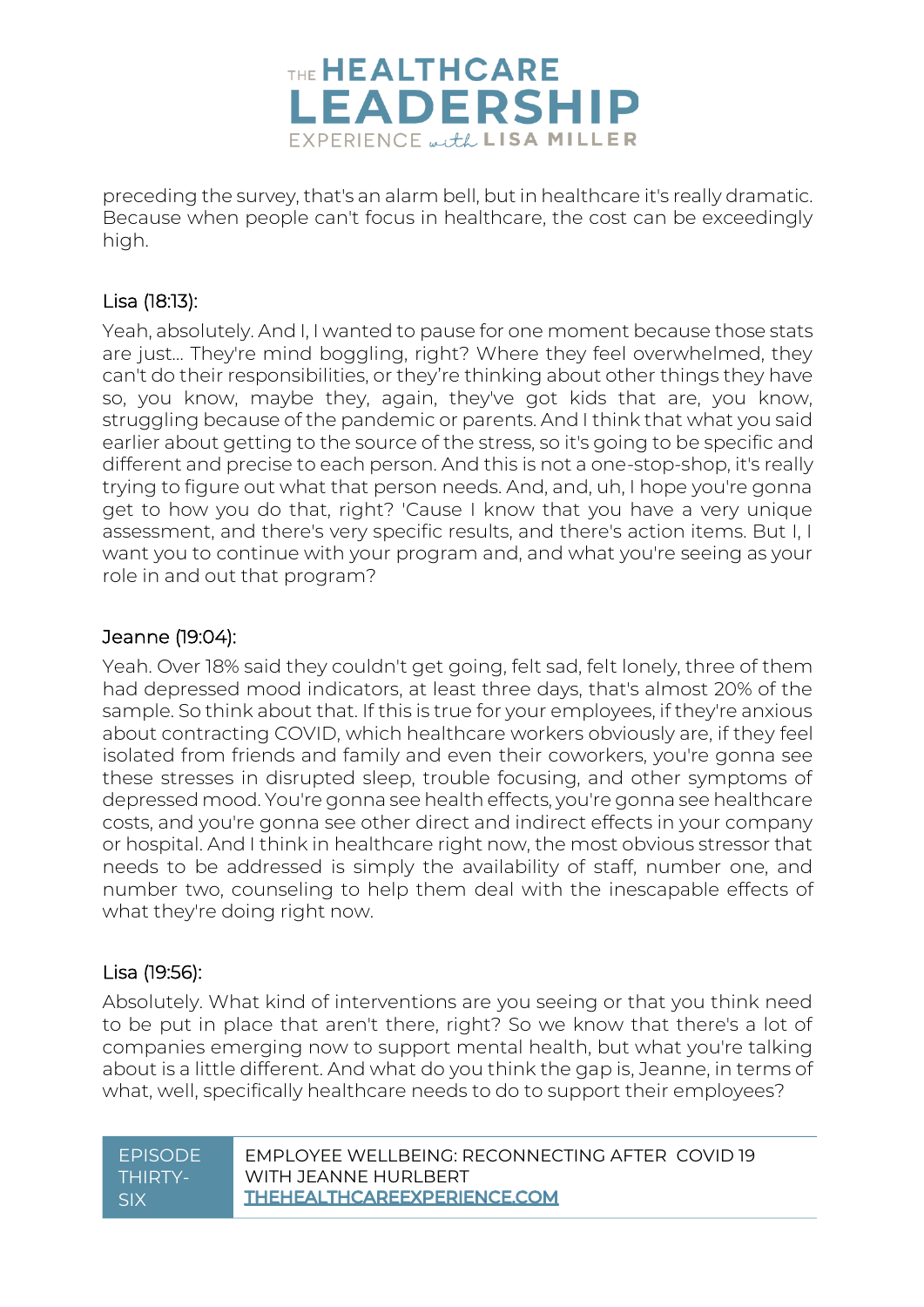

#### Jeanne (20:20):

I think it's a two-pronged strategy. Okay? I think it's you first of all, you can't address what you don't measure, right? So you need to go in with really solid measures of all the things we just talked about, perceived adequacy of social support, work stress, how they feel when they're being supported in the hospital, depressed mood, and perceived adequacy of social support. 'Cause you've gotta look at all that. Then you can start to say, we have a substantial cadre of people who A, are suffering from depression, and B, don't have enough support to combat it. Okay? And then you start with a two-pronged solution. I mean, traditional counseling is great, but traditional counseling does not tend to focus on social support. It doesn't teach people how to make connections. If a healthcare worker is exhausted and afraid and worried about what they're taking home to their family, they're gonna be reticent to be reaching out to a lot of people.

#### Jeanne (21:18):

It's a tough situation for them to be in, and so I think the more the organization can conceive of wellness broadly as something in which you're looking at both structural effects and you're looking at psychological effects and addressing both — that's when things can start to change. And one of the other things that healthcare needs to look at right now, in my opinion, I mean, this is a little bit off the track, but you know, we've got a situation in a lot of hospitals where they're woefully understaffed and travel nurses are coming in and frequently being paid dramatically more money than the local nurses. That's just one more stressor for the local people, plus it's a structural situation that is gonna set up antipathy or a high probability of antipathy between the travel nurses and the local nurses.

#### Lisa (22:06):

Yeah, absolutely. I, you know, hearing a lot more of those issues everywhere around the country right now. And I think the goal would be how do we build up our employees, our nurses, and, and how do we support them? And particularly in this instrumental support, like, you know, things that they're... The structural support because you've, you've had insight from Katrina to show that that is an area that really is actionable. And you know, otherwise that depressed mood will continue if they don't feel like they have help. And help could be a wide range, it could be something as simple as needing a ride or, you know, help bringing the food into the house. So I have a neighbor and

| <b>FPISODE</b> | EMPLOYEE WELLBEING: RECONNECTING AFTER COVID 19 |
|----------------|-------------------------------------------------|
| THIRTY-        | WITH JFANNF HURI BFRT                           |
| .SIX           | <b>THEHEALTHCAREEXPERIENCE.COM</b>              |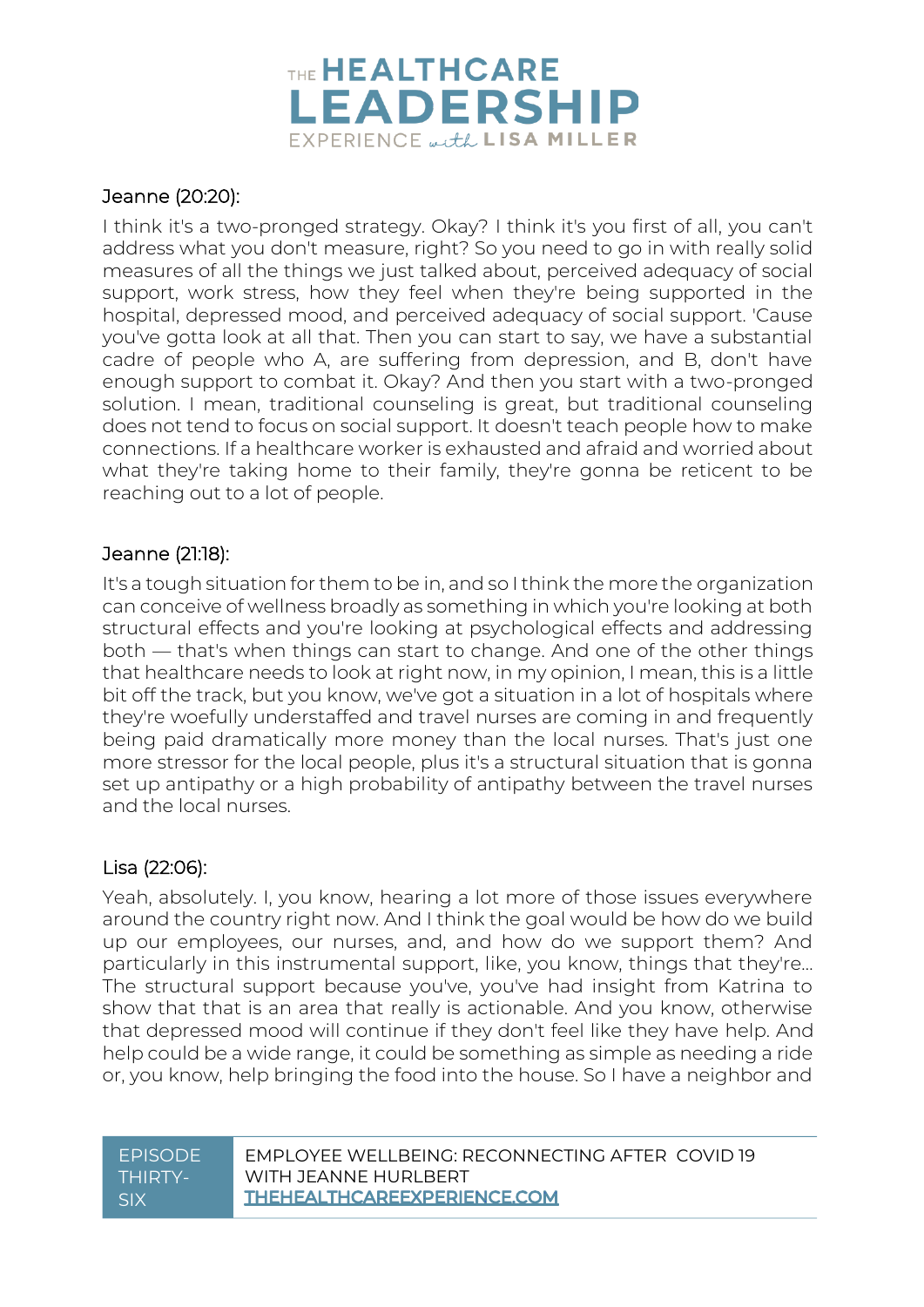

struggles a little bit just kind of lifting. She's not necessarily older, and she just needs sometimes the items lifted from the... Her front of her house into her house, something so small. But not only does that help her, there's also, it creates that connection. And they're so closely tied together.

#### Jeanne (23:03):

They absolutely are, Lisa, you're exactly right. And that's just not happening organically these days.

#### Lisa (23:08):

Yeah. If anything, it, I think the other going the other way. You know, as we wrap up and I, I would love to continue this conversation, can you just share a little bit about your program? And sometimes when people hear assessments or surveys, they think, oh, my employees are... They won't wanna share. Can you share about your program? Because you know, there is privacy to it. There's a lot success. You find that most of the times the employees are really looking for a way to share, even in this might be perceived sensitive area, but you're, you're finding the opposite that people wanna open up and they want the vehicle and companies are really able to see the data and then you create actionable items. Can you share a little bit about it?

#### Jeanne (23:49):

Yeah. Well, first of all, confidentiality piece is huge. I am bound by a code of ethics. We are an independent third-party research firm, and so we have the ability to go into the organization and I think assure them as, as much as they can be assured that no, no data that can identify individuals either indirectly or directly. And that indirectly or directly piece is important. There's a reason the Census Bureau doesn't re- release data below the quad group level, and it's because if I saw data on a single African American female with two kids on my block, I know exactly who that was. That's identification indirectly. All right. So you have to protect confidentiality both ways. And so what we do when we go into the organization, is we get an agreement with the company or the hospital that we will collect data and we will give them aggregate data, but everybody's identity is protected.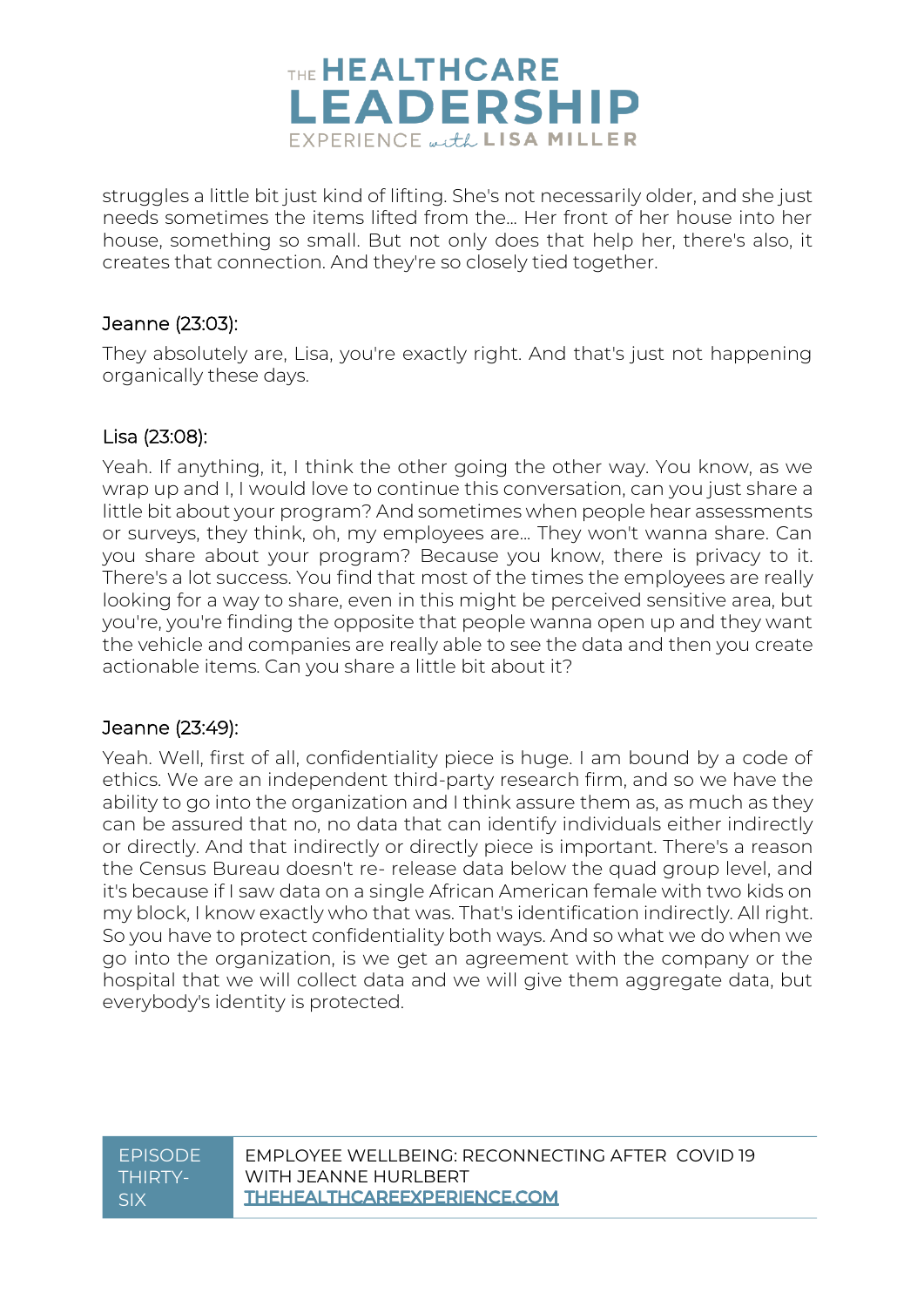

#### Jeanne (24:46):

Now, once we get the data, we're gonna show them what the patterns are, and then we're gonna say, all right, you don't have enough connections among your coworkers, here are some strategies that could help that. These people lack social support, here's some strategies that could help that. And we're gonna go down the line. If the company wants, we can identify individuals who are clearly struggling, who, you know, hit a threshold on depressed mood, who hit a threshold on support, and we can reach out to them, and in many cases, the organization has actually paid for counseling for its employees. Okay? That shows a very, very strong commitment to your workforce.

#### Jeanne (25:26):

And yeah, I was talking to somebody who's on the board of a small hospital this week and he said, they're competing against the big hospitals for nurses and they're not winning the battle. And he said, things like this can help give them an edge because it shows the commitment. And mostly that commitment has been very good, when we've identified people, you know, and if the company is willing to pay for counseling or a hospital, that's a big deal. I think that really demonstrates loyalty to the individual.

#### Lisa (25:57):

Yes. So Jeanne, can you tell everybody where they can reach you as we wrap up today?

#### Jeanne (26:02):

Absolutely. Um, it's www.hurlbert, H-U-R-L-B as in boy, E-R-Tconsulting.com, or they can reach out to me directly at 225 485 7909.

#### Lisa (26:18):

Yes. And you're also on LinkedIn. Thank you, Jeanne.

#### Jeanne (26:21):

I'm on LinkedIn.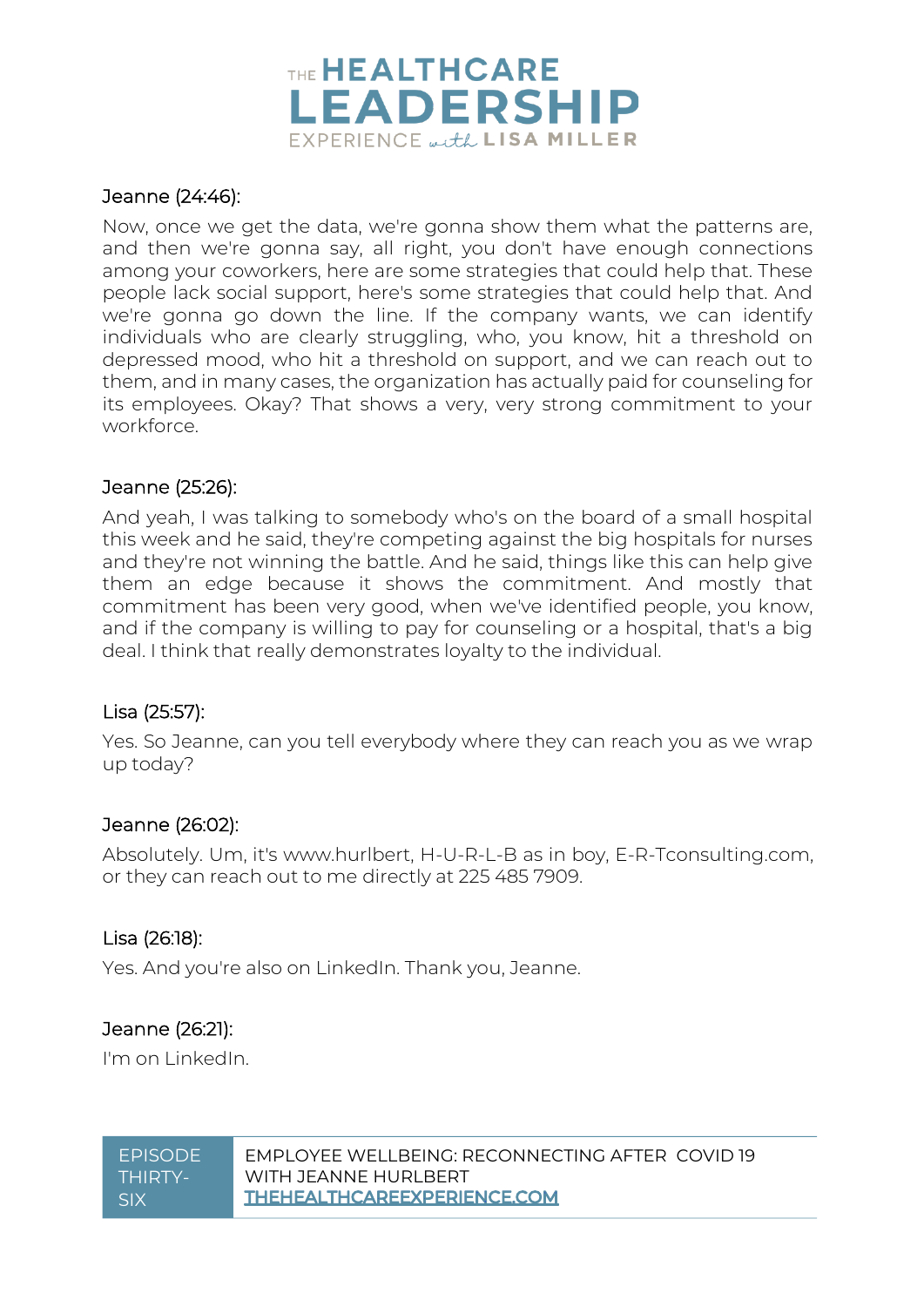

#### Lisa (26:23):

Yeah, that's great.

#### Jeanne (26:23):

Thank you, Lisa. It's great to be here.

#### Lisa (26:25):

Yes. If you'd like to know more about Jeanne's work, you could also read out to me.

Thank you for listening to The Healthcare Leadership Experience Radio Show on HealthcareNow Radio. I'm Lisa Miller, the host, please join us on Healthcare Now Radio every day at 5:00 AM, 1:00 PM, 9:00 PM Eastern time and other podcast channels.

You can also listen to some other great radio shows on HealthcareNow Radio like Health Unabashed, The Virtual Shift, Payment Matters and many others. And if you'd like to hear a topic, please reach out to me. Thank you for being on the show Jeanne and thank you everyone...

#### Jeanne (27:01):

Thank you.

#### Lisa (27:01):

... For listening.

#### Voiceover (27:02):

Thank you for joining Lisa Miller for this episode of The Healthcare Leadership Experience Radio Show sponsored by VIE Healthcare Consulting. If you enjoyed the show, subscribe so you can automatically get notified when new shows premier weekly. Don't forget to leave us a review so more healthcare leaders like you can discover us. This show is on HealthcareNow Radio, Apple podcast, Stitcher, Spotify, Pandora, and other major podcast platforms. To reach out to Lisa personally, you can join the conversation on LinkedIn, where Lisa continues to have discussions on the business of healthcare.

| <b>FPISODE</b> | EMPLOYEE WELLBEING: RECONNECTING AFTER COVID 19 |
|----------------|-------------------------------------------------|
| THIRTY-        | WITH JEANNE HURLBERT                            |
| SIX            | <b>THEHEALTHCAREEXPERIENCE.COM</b>              |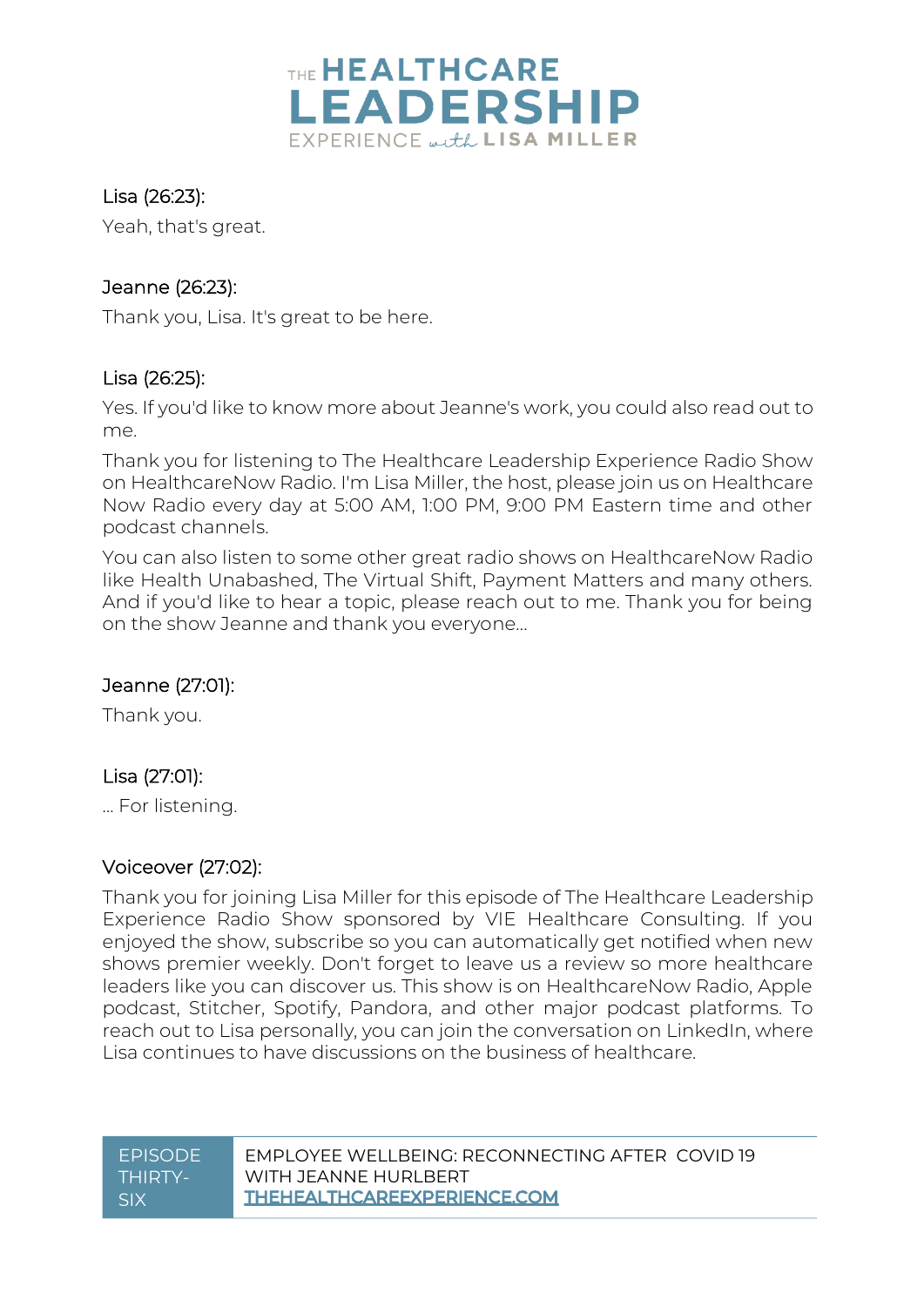

You can find links to Lisa's other social platforms in the show notes or at viehealthcare.com. The Healthcare Leadership Experience Radio Show is the think differently communication for healthcare leaders, and we are honored to have you tune in.

Join us next week for another episode of The Healthcare Leadership Experience Radio Show.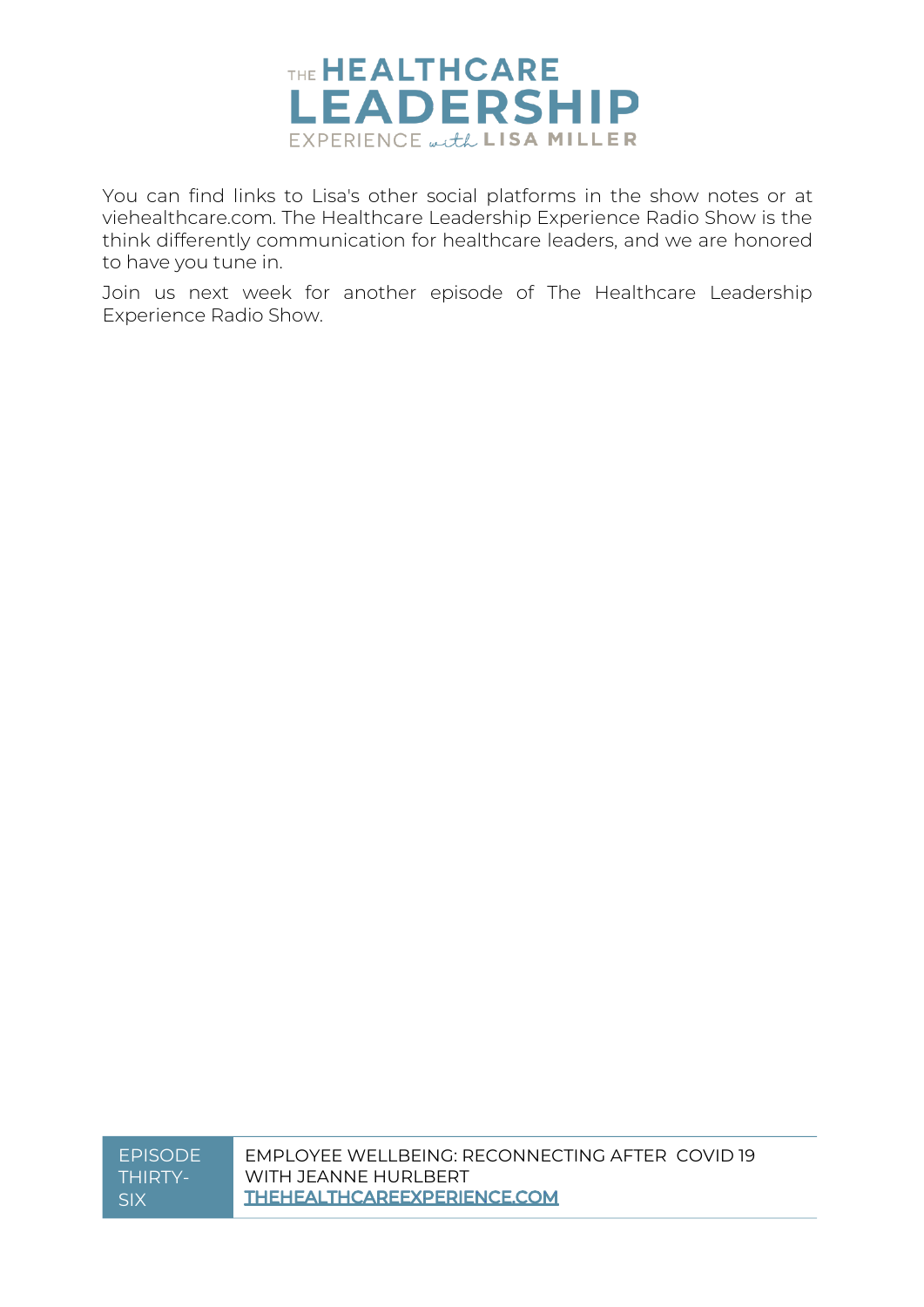## THE HEALTHCARE **LEADERSHIP** EXPERIENCE with LISA MILLER



#### MEET LISA MILLER

*It's important for hospitals to have a clearly defined cost savings strategy with purchased services as a component to that strategy. We provide our clients with a focused roadmap to achieve those savings through our expertise since 1999*

Lisa Miller launched VIE Healthcare Consulting in 1999 to provide leading-edge financial and operational consulting for hospitals, healthcare institutions, and all providers of patient care.

She has become a recognized leader in

healthcare operational performance improvement, and with her team has generated more than \$720 million in financial improvements for VIE Healthcare's clients.

Lisa is a trusted advisor to hospital leaders on operational strategies within margin improvement, process improvements, technology/ telehealth, the patient experience, and growth opportunities.

Her innovative projects include VIE Healthcare's EXCITE! Program, a performance improvement workshop that captures employee ideas and translates them into profit improvement initiatives, and Patient Journey Mapping®, an effective qualitative approach for visualizing patient experience to achieve clinical, operating, and financial improvements.

Lisa has developed patented technology for healthcare financial improvement within purchased services; in addition to a technology that increases patient satisfaction through front line insights.

Lisa received a BS degree in Business Administration from Eastern University in Pennsylvania and a Masters in Healthcare Administration from Seton Hall University in New Jersey.

She is a member of the National Honor Society for Healthcare Administration – Upsilon Phi Delta. Her book *The Entrepreneurial Hospital* is being published by Taylor Francis.

#### EPISODE EMPLOYEE WELLBEING: RECONNECTING AFTER COVID 19 THIRTY-WITH JFANNF HURLBERT **THEHEALTHCAREEXPERIENCE.COM** SIX